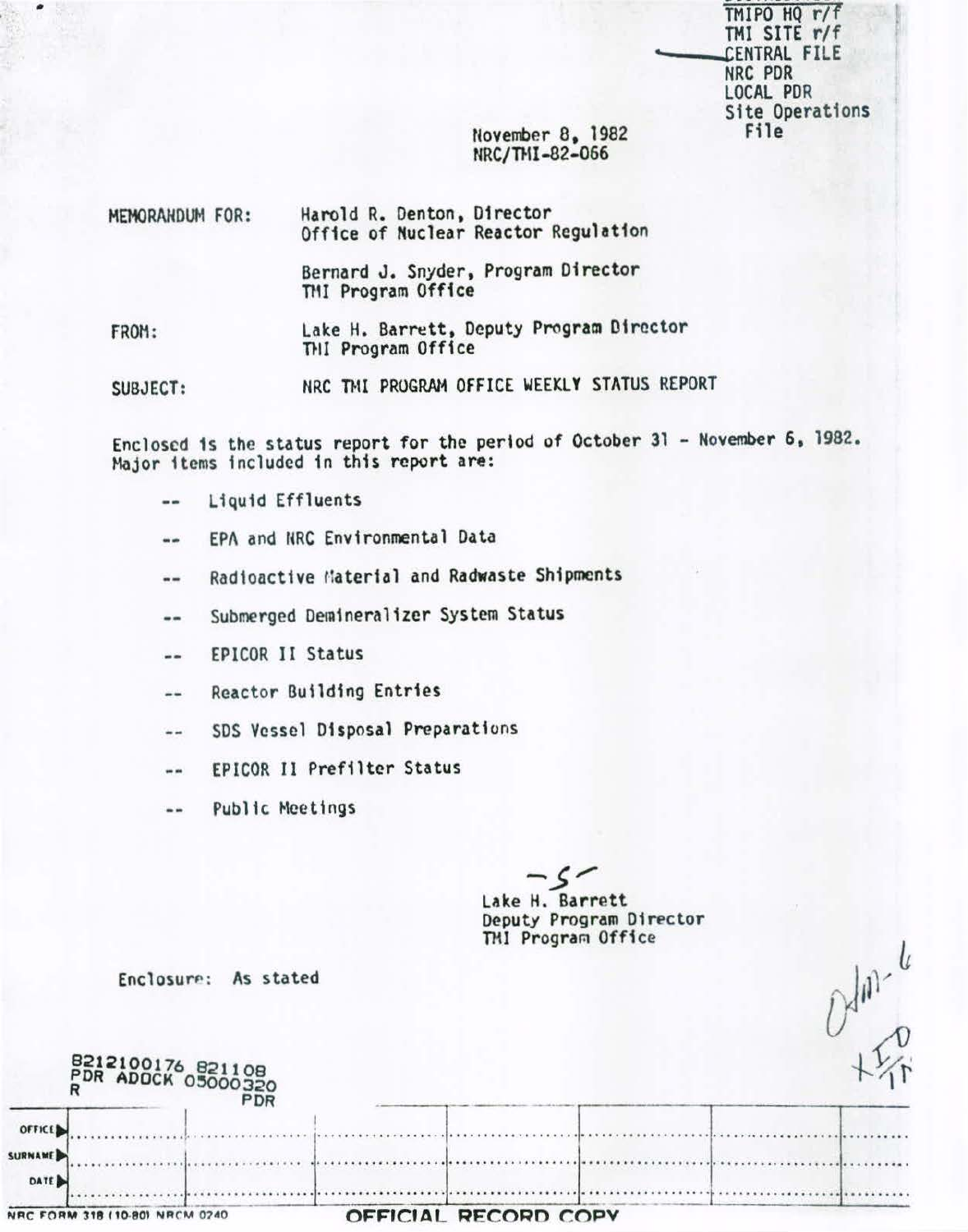-2- November 8, 1982

Harold R. Denton Bernard J. Snyder

 $\cdot$   $\cdot$   $\cdot$ 

cc w/encl : EDO OGC Office Directors Commissioner's Technical Assistants HRR D1v1s1on Directors NRR A/D's Regional Administrators IE D1v1s1on Directors TAS EIS THl Prog ram Off1ce Staff (15} PHS EPA DOE RI D1v1s 1on Directors Public Affairs, RI State Liaison, RI

| SUNNAMED LGage: Js JWJebe | TMIPO FAN TMKP |                     |                 | TMIPO TMIRA    |  |
|---------------------------|----------------|---------------------|-----------------|----------------|--|
|                           | BO'Neill       | AF <sub>agano</sub> |                 |                |  |
| DATE 11/8/82 11/8/82      | 11/8/82        | $11/\frac{8}{182}$  | $11/\gamma$ /82 | $11/\sqrt{82}$ |  |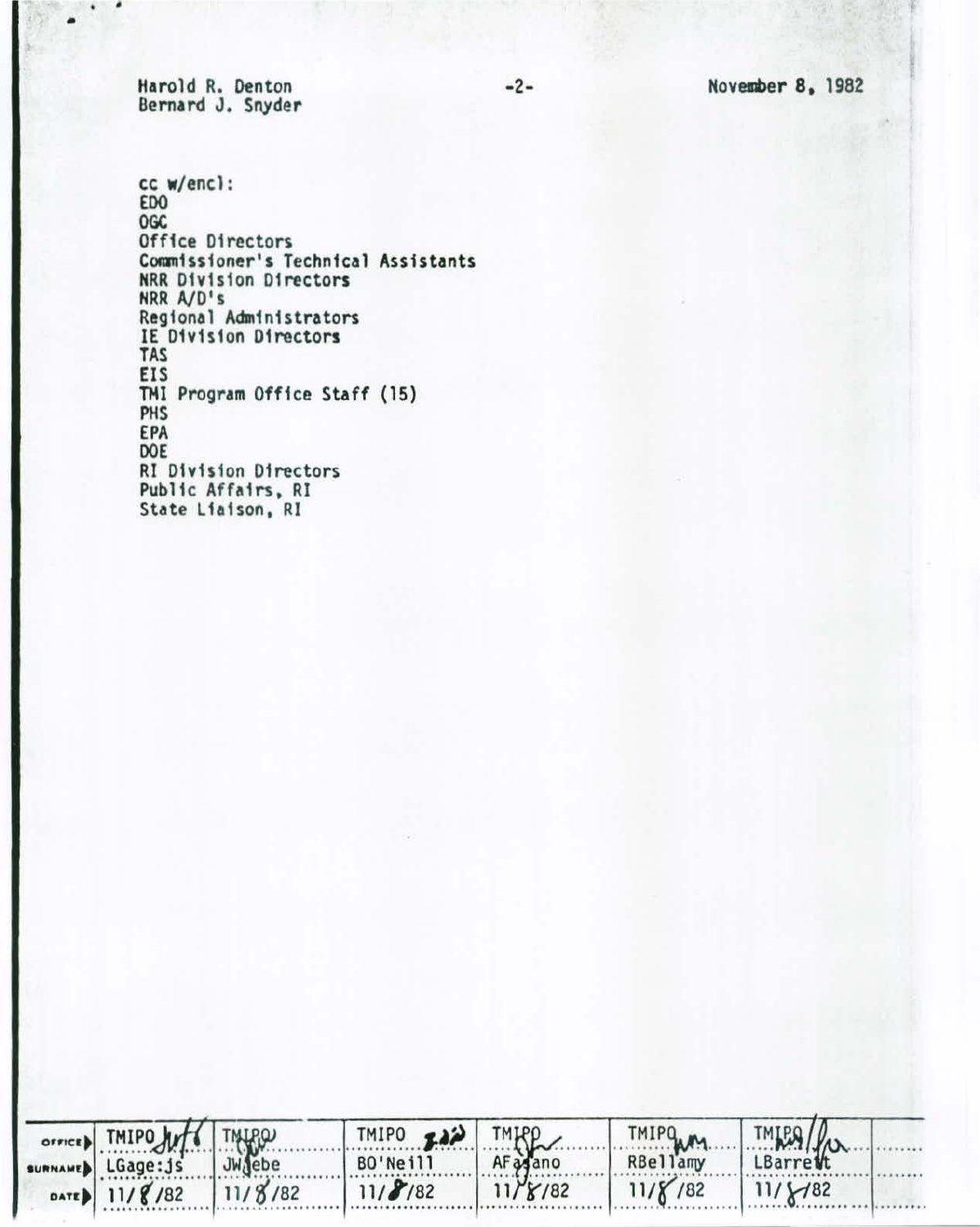NRC TMI PROGRAM OFFICE WEEKLY STATUS REPORT

October 31, 1982 - November 6, 1982

Plant Status

Core Cooling Mode: Heat transfer from the reactor coolant system (RCS) to reactor building ambient.

Available Core Cooling Modes: Mini Decay Heat Removal (MDHR) system.

RCS Pressure Control Mode: RCS is vented to the reactor building.

Major Parameters (as of 0600, November 5, 1982) (approximate values) Average Incore Thermocouples\*: 109°F Maximum Incore Thermocouple\*:  $130^{\circ}$ F

RCS Loop Temperatures:

| Hot Leg**                                       | 87°F                                  | $86^{\circ}$ F |
|-------------------------------------------------|---------------------------------------|----------------|
| Cold Leg $\begin{pmatrix} 1 \\ 2 \end{pmatrix}$ | $71$ <sup>o</sup> F<br>$72^{\circ}$ F | 71°F<br>72°F   |

Pressure: The reactor coolant system is vented to the actor building.

Reactor Building:  $68°F$ Temperature: Pressure:  $-0.25$  psig Airborne Radionuclide Concentrations:

> 1.3 E-6  $uC1/ccH^3$ (sample taken 11/3/82) 2.2 E-9 uCi/cc particulates

(sample taken 11/5/82)

## 1. Effluent and Environmental (Radiological) Information

Liquid effluents from the TMI site released to the Susquehanna River after processing, were made within the regulatory limits and in accordance with NRC requirements and City of Lancaster Agreement.

During the period October 26, 1982, through November 4, 1982, the effluents contained no detectable radioactivity at the discharge point and individual effluent sources, which originated within Unit 2, contained no detectable radioactivity.

\*Uncertainties exist as to the exact location and accuracy of these readings. \*\* The primary water level is below the hot leg temperature sensors.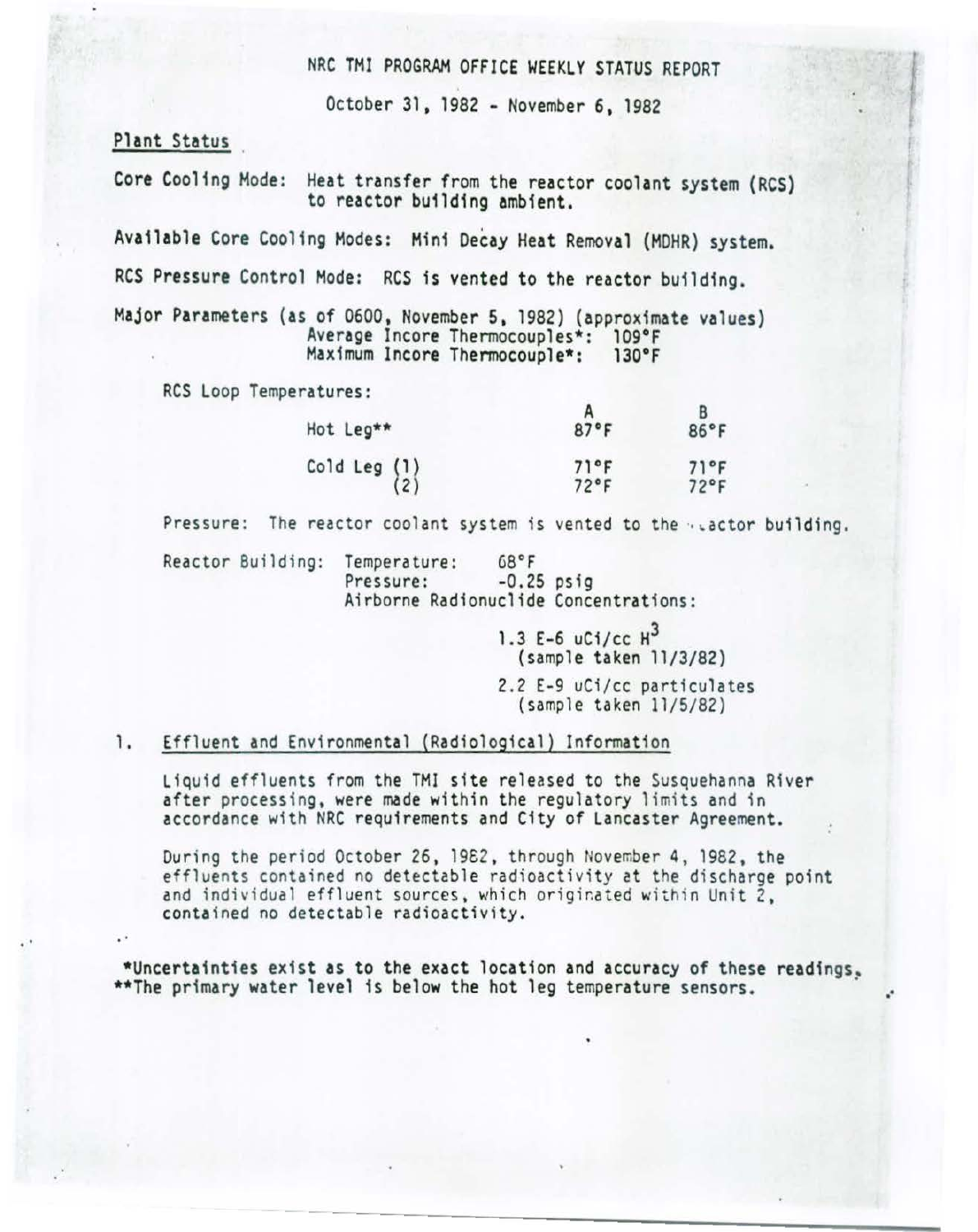- $2.$ Environmental Protection Agency (EPA) Environmental Data
	- The EPA Middletown Office has not received the environmental Kr-85  $-1$ results for the samples which were taken after October 8, 1982 from the EPA's Counting Laboratory at Las Vegas, Nevada. These results will be included in a subsequent report.
	- No radiation above normally occurring background levels was detected -in any of the samples collected from the EPA's air and gamma rate networks during the period from October 27, 1982 through November 4, 1982.
- $3.$ NRC Environmental Data

Results from NRC monitoring of the environment around the TMI site were as follows:

The following are the NRC air sample analytical results for the  $-1$ onsite continuous air sampler:

| Sample   | Period                        |  |  |  |  | $1 - 131$<br>(uCi/cc) |            | $Cs - 137$<br>(uCi/cc) |  |
|----------|-------------------------------|--|--|--|--|-----------------------|------------|------------------------|--|
| $HP-342$ | October 27 - November 3, 1982 |  |  |  |  |                       | $5.7$ E-14 | $< 6.7 E-14$           |  |

- 4. Licensee Radioactive Material and Radwaste Shipments
	- On November 2, 1982, one Unit 2 EPICOR II prefilter (PF-45) was  $-$ shipped to Idaho National Engineering Laboratory, Scoville, Idaho.
	- On November 3, 1982, one Unit 2 EPICOR II prefilter (PF-46) was  $-$ shipped to Idaho National Engineering Laboratory, Scoville, Idaho.
	- On November 5, 1982, 86 drums containing contaminated laundry from  $- -$ Units 1 and 2 were shipped to Interstate Uniform Services, New Kensington, Pennsylvania.

## Major Activities

- 1. .Submerged Demineralizer System (SDS). SDS is presently in a standby<br>status. During the past week 44,000 gallons of contaminated water were transferred from the reactor building sump to the SDS feed tanks. The SDS is scheduled to commence processing this water next week.  $\mathcal{L}$ Approximately 70,000 gallons of previously processed water were added to the RB sump as a result of the ongoing RB decontamination activities. RB decontamination is scheduled to continue for the next several months and ÷ the water accumulating in the RB sump as a result of this operation will be periodically processed by SDS.
	- EPICOR II. The EPICOR II system is presently in standby status. No 2. water is ready to be processed.

..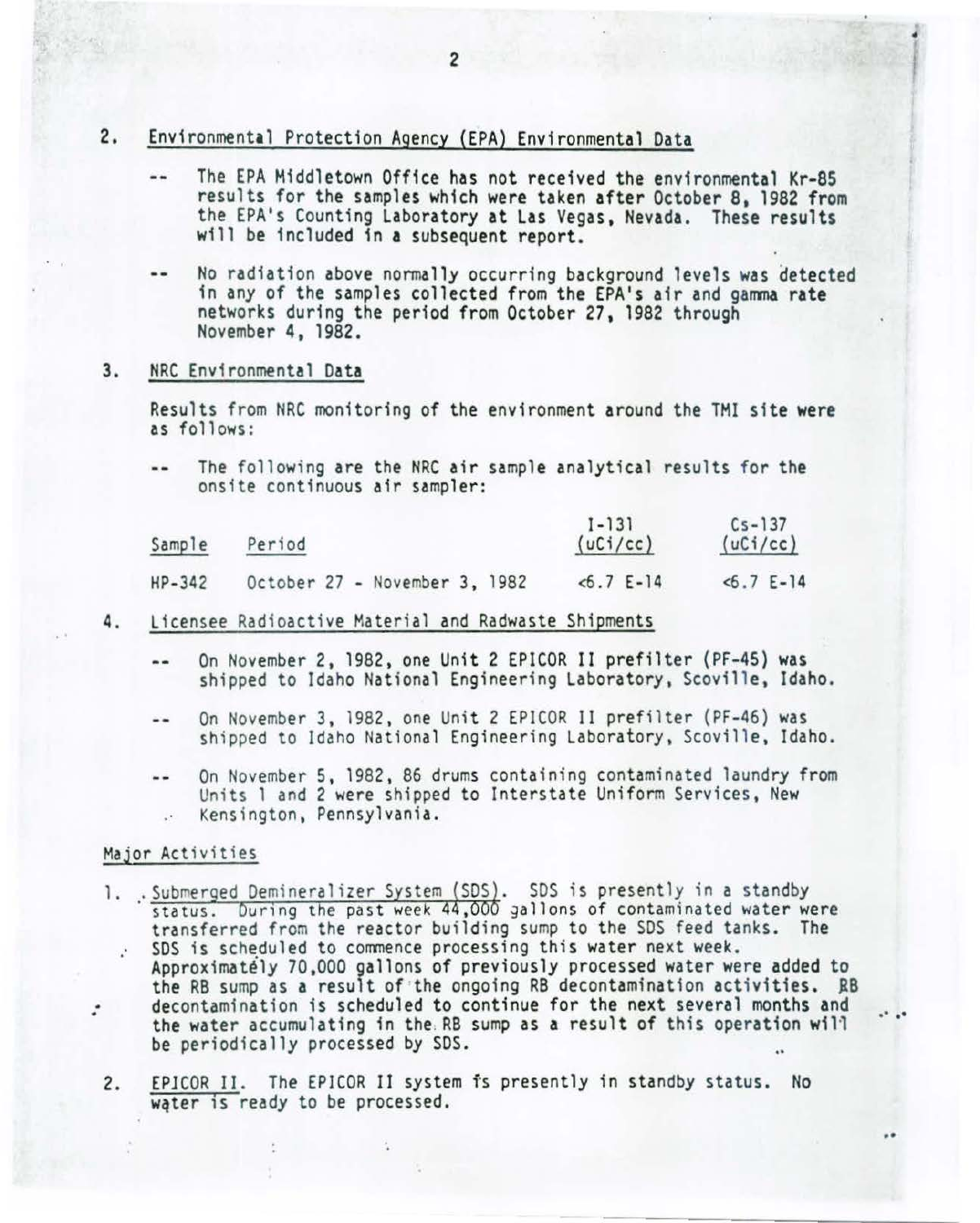3. Reactor Building Entries. Three reactor building entries wete conducted during the past week. Polar crane refurbishment was the predominant in-containment activity. The main electrical power line was attached to the polar crane and functional checks of control circuits were started. Decontamination of the reactor building is continuing in parallel with the polar crane refurbishment.

Polar crane refurbishment and testing is scheduled to continue for the next several months. The crane will be refurbished to the extent necessary to disassemble the reactor. The crane was designed as a 500 ton capacity crane. Following the refurbishment, the crane will be requalified to 170 tons (the reactor vessel head weighs approximately 160 tons). Crane mobility and control will be limited to the functions necessary to remove the missle shields. the reactor vessel head. and the plenum assembly. The crane refurbishment schedule is based on supporting reactor vessel head removal in mid 1983.

Three reactor building entries are scheduled next week (week of November 7, 1982) , to continue ~o lar crane refurbishment.

- 4. SDS Vessel Disposal Preparations. A functional test beoan this week on the SDS liner recombiner and vacuum outgassing system (.: : OS). This testing, which is being conducted on a non-radioactive SDS liner, is an operational demonstration of the specially designed vacuum drying and catalytic recombiner loading system that was provided by the DOE. The LRVOS will be used in the shipping preparation of spent SDS liners to assure non-combustible gas mi xtures will be maintained during SDS shipments and storage at the DOE facility in Richland, Washington. The LRVOS provides remote handling capabilities with the SDS vessels ma in tained at the normal operating depth of water in the Unit 2 spent fuel pool. The system operations features includes: (1) removal of approximately 99% of the free water in the SDS liners, (2) insertion of catalytic recombiner pellets into the liner vent port, (3) gas inerting of the liner with nitrogen or argon, and (4) monitoring and sampling the SDS liner to assure sufficient catalyst exists to recombine the hydrogen and oxygen produced by radiolysis of the water remaining in the liner. After the completion of the non-radioactive functional test, the licensee plans to perform a full scale dem: nstration on an actual spent SDS vessel which contains approximately 53,000 curies of radioactivity. This acceptance testing is tentatively scheduled in late November 1982 and will be closely monitored by the TMIPC staff.
- 5. EPICOR II Prefilter Status. Two EPICOR II prefilter shipments were made this week from TMI to the Idaho National Engineering Laboratory (INEL): PF-45 in the CNS-8-120 cask (11/2/82) and PF-46 in the HN-200 cask (11/3/82). In both shipments the EPICOR liner and shipping cask cavity  $\cdot$  were inerted with nitrogen gas. The PF liner hydrogen gas composition will be maintained at less than 1.0% during the handling and shipping periods. Currently, eight in a group of 4g EPICOR II prefilters have been shipped from TMI. The next prefilter shipment, PF-47, is scheduled for the week of November 15, 1982.